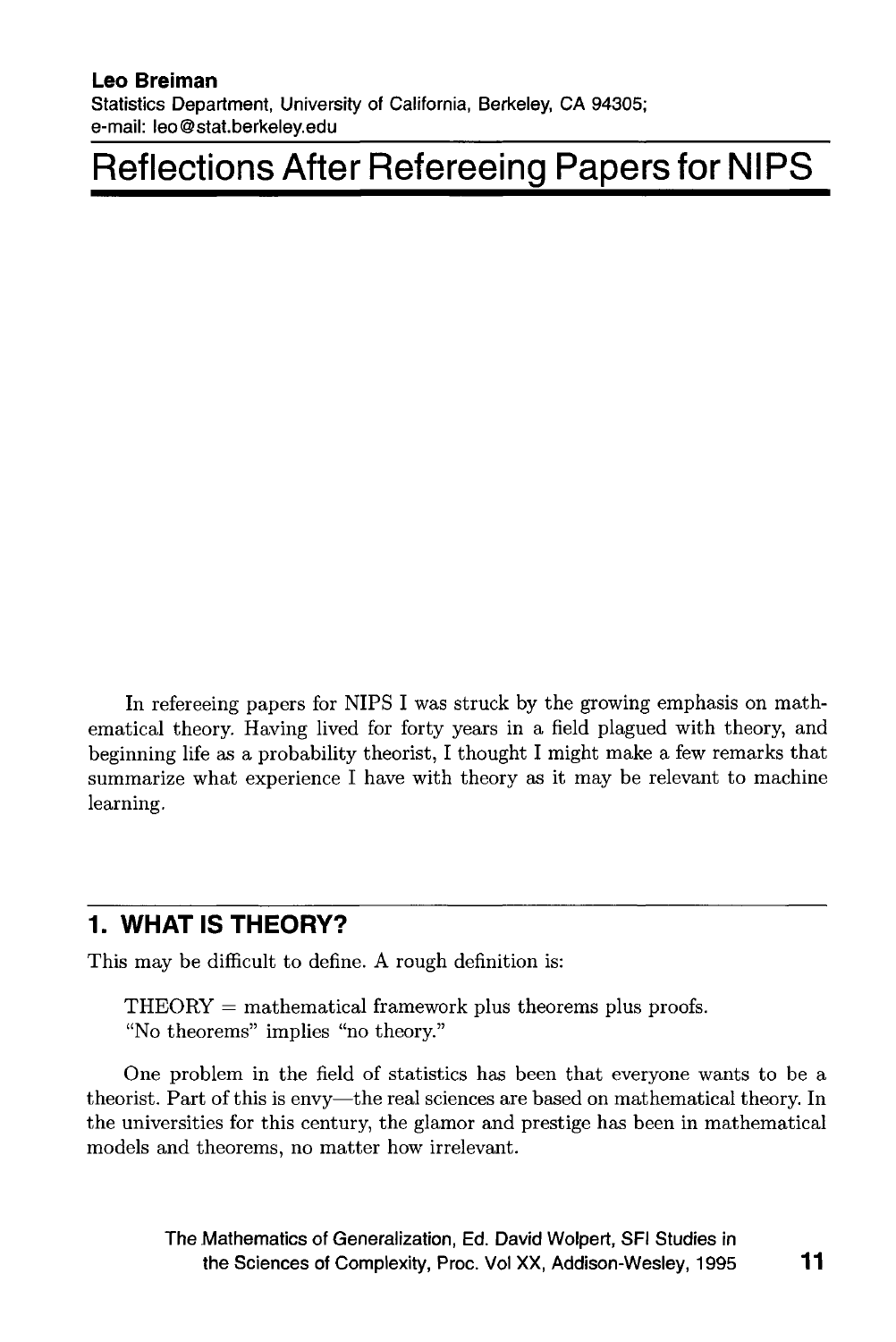As a result of the would-be mathematicians in statistics, it has been dominated by useless theory and fads.

- Decision Theory
- Asymptotics
- Robustness
- Nonparametric One and Two Sample Tests
- One-Dimensional Density Estimation
- Etc.

If statistics is an applied field and not a minor branch of mathematics, then more than 99% of the published papers are useless exercises. (The other colleagues in statistics I have spoken to say this is an exaggeration and peg the percentage at 95%. Either way it is significant). The result is a downgrading of sensibility and intelligence.

But among all of the trash, there are a few places where theory has been useful. To understand the potential usefulness of theory, I look at this a bit more.

## **2. USES OF THEORY**

- Comfort: We knew it worked, but it's nice to have a proof.
- Insight: Aha! So that's why it works.
- **■** Innovation: At last, a mathematically proven idea that applies to data.
- Suggestion: Something like this might work with data.

# **3. EXAMPLES: POST WORLD WAR II**

#### **3.1 COMFORT**

Mainly asymptotics.

- 1. Gordon and Olshen proved CART consistent; i.e., as the sample size goes to infinity, the CART risk converges to the Bayes risk. The estimated sample size for the proof to take force is in the neighborhood of a million.
- <sup>2</sup> . Cover proves that as the sample size becomes infinite, the nearest-neighbor risk becomes less than twice the Bayes risk (also provides insight).
- 3. Many theorems that say: given a specified class of basis functions, linear combinations of these are dense in some large class of smooth functions; i.e., any sufficiently smooth function can be arbitrarily closely approximated by a linear combination of the basis functions.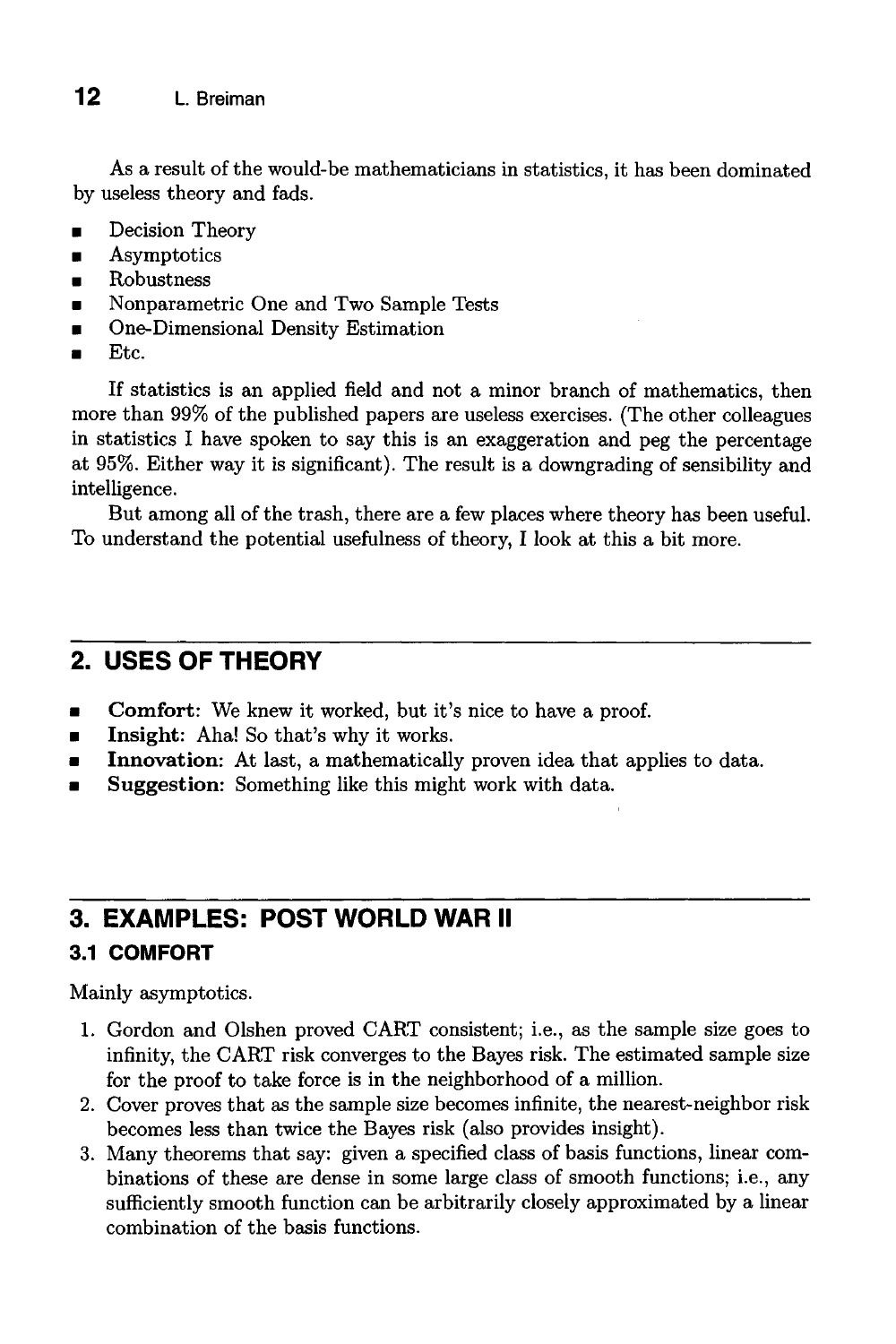4. Charles Stone proves that if data  $\{(y_n, \mathbf{x}_n), n = l, ..., N\}$  where  $\mathbf{x}_n$  is a vector in *M* dimensions, is sampled from  $y = f(x) + \varepsilon$ , and some procedure used to estimate  $f$ , then there is always a continuous differentiable  $f$  such that the root mean squared error in the estimate is at least order of  $N^{(-2/(2+M))}$ . Thus, no procedure can hope to approximate all continuous differentiable functions in a high-dimensional space without the use of very large sample sizes.

Stone also proved later that if  $f$  is known to be in the class of continuous differentiable functions consisting of sums of functions of *J < M* variables, then there is an approximation method such that the root mean squared error is uniformly of order  $N^{(-2/(2+J))}$ . These two results also provide insight.

But sometimes comfort results can be misleading. For instance, things that hold for nearly infinite sample size blow up for finite sample sizes. One example is the use of Akaike's penalty to select the dimension of a model. Its asymptotic properties simply do not hold for moderate sample sizes and its use gives poor results.

#### **3.2 INSIGHT**

- <sup>1</sup> . Donoho's recent work on image processing under sparsity constraints.
- 2. Recent work on tomography.

Note that in both cases, physical laws made possible more precise modeling of data.

#### **3.3 SUGGESTION**

Here it is difficult to cite examples because the suggestive effect of some piece of theory on applied results in a different area are often undocumented. In my own work:

- 1. The pi-method, for approximating functions using noisy data, was suggested by results in mathematical approximation theory.
- <sup>2</sup> . The ACE algorithm is a data implementation of results suggested by random variable inequalities.

#### **3.4 INNOVATION**

- 1. The theoretical work by Weiner and others on the spectral analysis of stationary time series penetrated statistics following Tukey's heuristic work on estimation of the spectrum. This opened up the field of time series analysis.
- <sup>2</sup> . Shannon's work on information theory led to some important early work by statisticians, but the applications and further work has passed onto the engineering fields.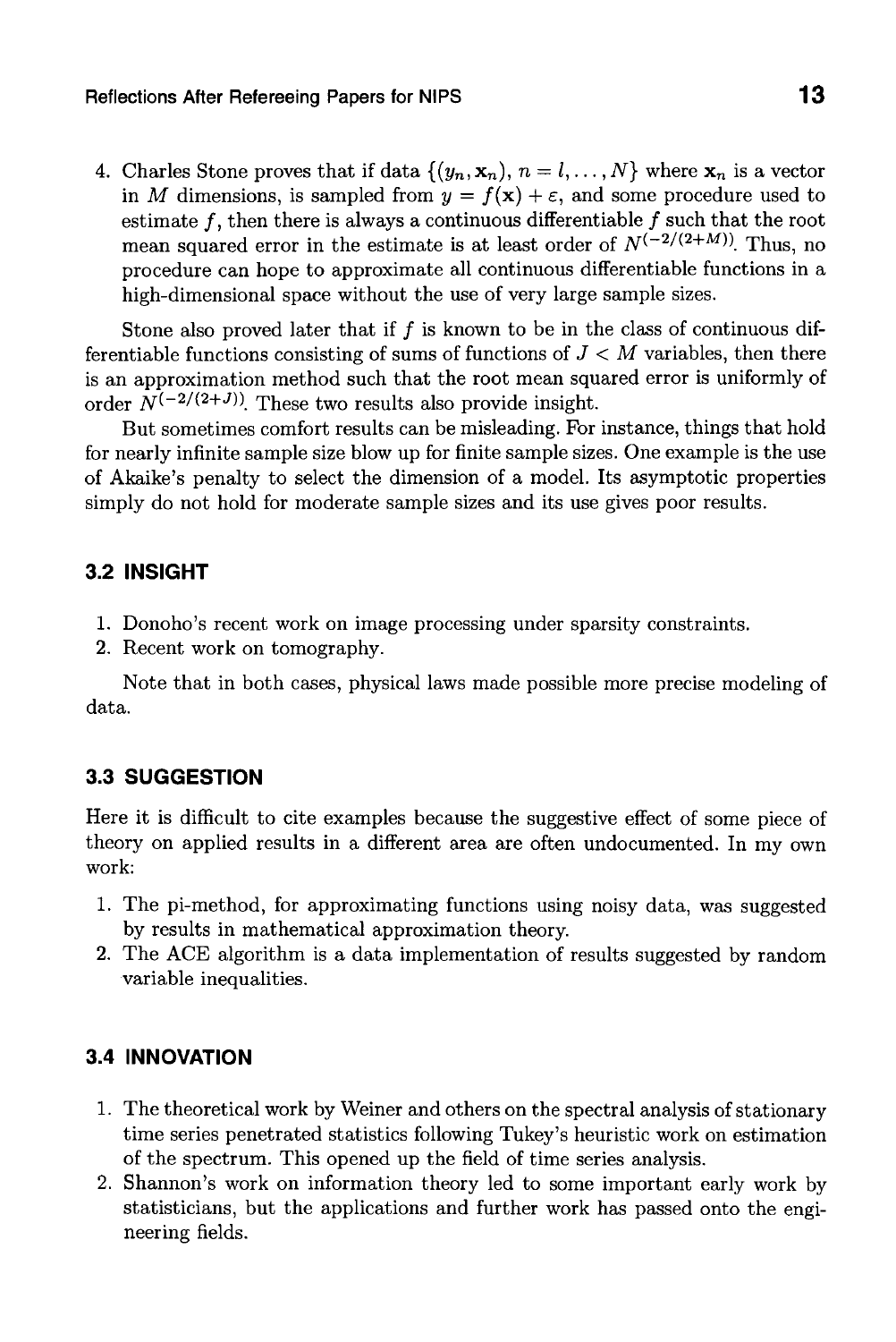3. Efron's invention of the bootstrap and his early work on its asymptotic properties established its credentials and it is now extensively used in applied work. But even so, the analytics of its performance are known only in simple cases.

The above list of useful theories was not meant to be inclusive, but even a more inclusive list would be very short. A possible reason is that it is difficult to formulate reasonable analytic models for complex data.

Notice also that none of the useful theory on the list were of the Grand Unification Type theory. Following WW II there was an effort to provide GUT theory for statistics in the form of decision theory, and works that hung off of this framework. In spite of intense activity, none of this work has had any effect on the day-to-day practice of statistics, or even on present-day theory. It slumbers in its own sanctified graveyard.

Mathematical theory is not critical to the development of machine learning.

*But scientific inquiry is.*

#### **3.5 INQUIRY**

INQUIRY = sensible and intelligent efforts to understand what is going on. For example:

- mathematical heuristics
- simplified analogies (like the Ising Model)
- simulations
- comparisons of methodologies
- devising new tools
- theorems where useful (rare!)
- shunning panaceas

Regarding this last point, every field gets frozen when a certain tool becomes a panacea (a.k.a. fad). For instance, for years in statistics, everything had to be robust. In machine learning, the current panacea is a sigmoid network fitted using backpropagation.

My colleague, Jerry Friedman, once told me an old folk saying: "Give a man a hammer and every problem looks like a nail." What is needed is not one hammer, but many different tools along with a sense of which ones to use.

For example, I have image data of healthy and diseased bones that was fit by use of neural networks at Mayo Clinic and produced 95% test set accuracy. Crude CART runs got 96% accuracy. I think that any reasonable classification method used on this data would produce comparable accuracy, possibly even linear discriminant analysis.